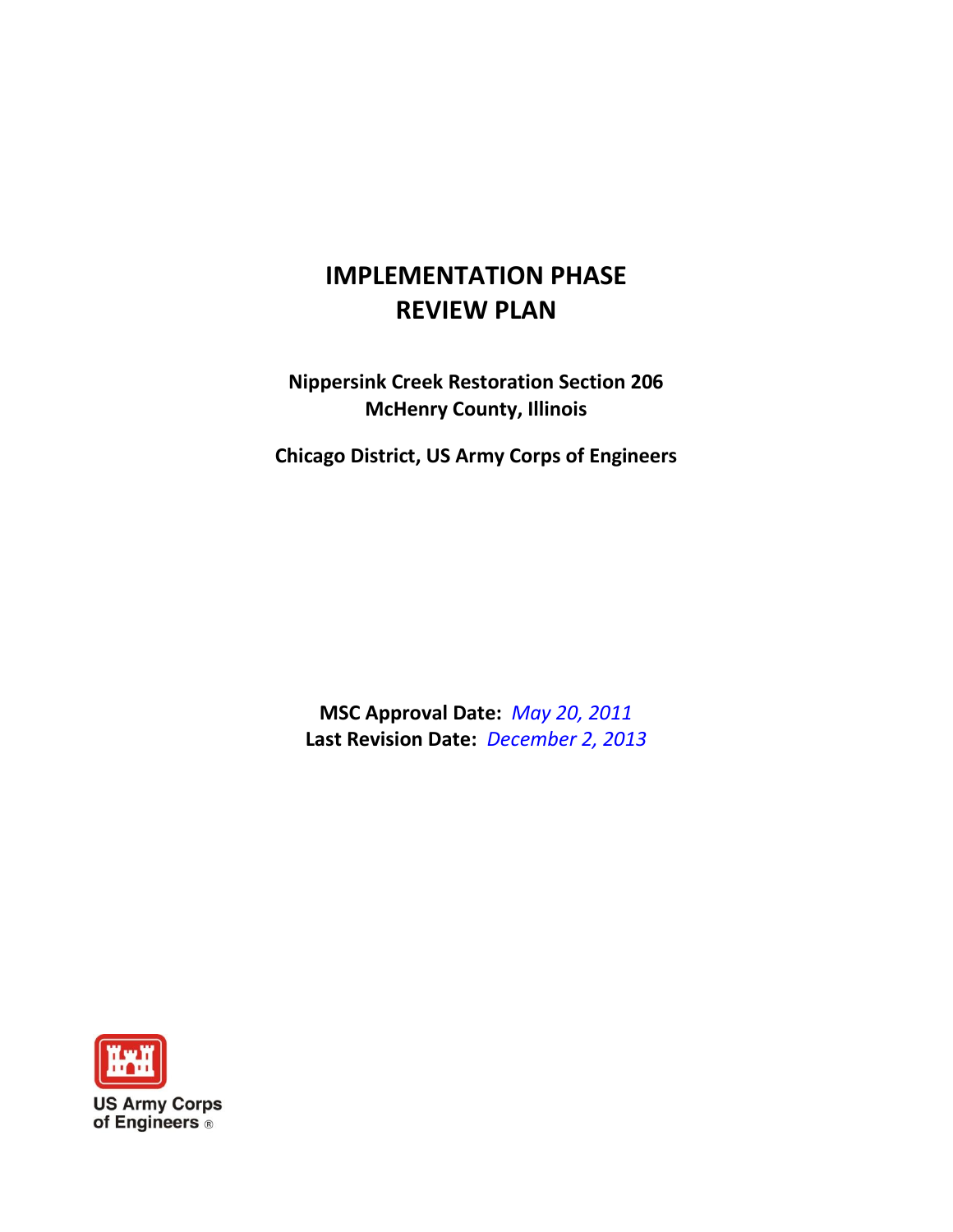# **TABLE OF CONTENTS**

| 3. |  |  |  |  |
|----|--|--|--|--|
|    |  |  |  |  |
|    |  |  |  |  |
|    |  |  |  |  |
|    |  |  |  |  |
|    |  |  |  |  |
|    |  |  |  |  |
|    |  |  |  |  |
|    |  |  |  |  |
|    |  |  |  |  |
|    |  |  |  |  |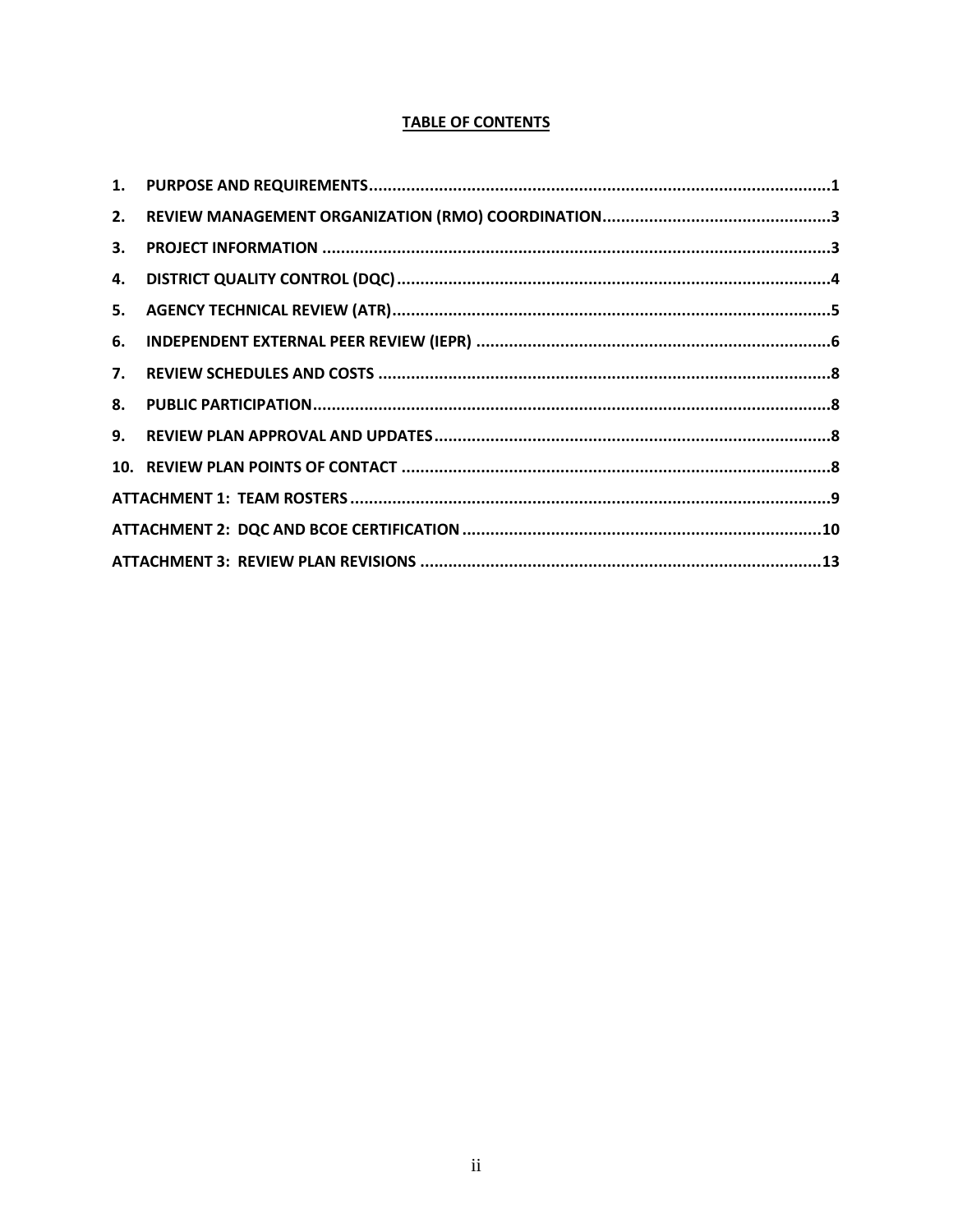# <span id="page-2-0"></span>**1. PURPOSE AND REQUIREMENTS**

**a. Purpose.** This Implementation Review Plan defines the scope and level of peer review for the design, construction, operation, and maintenance procedures of the Nippersink Creek Restoration Section 206, McHenry County, Illinois.

Section 206 of the Water Resources Development Act of 1996, Public Law 104-305, authorizes the Secretary of the Army to carry out a program of aquatic ecosystem restoration with the objective of restoring degraded ecosystem structure, function, and dynamic processes to a less degraded, more natural condition considering the ecosystem's natural integrity, productivity, stability and biological diversity. This authority is primarily used for manipulation of the hydrology in and along bodies of water, including wetlands and riparian areas. This authority also allows for dam removal. It is a Continuing Authorities Program (CAP) which focuses on water resource related projects of relatively smaller scope, cost and complexity. Traditional USACE civil works projects are of wider scope and complexity and are specifically authorized by Congress. The Continuing Authorities Program is a delegated authority to plan, design, and construct certain types of water resource and environmental restoration projects without specific Congressional authorization.

Additional Information on this program can be found in Engineering Regulation 1105-2-100, Planning Guidance Notebook, Appendix F.

- **b. Applicability.** This review plan is based on the LRD Regional Model Review Plan for Section 14, 107, 111, 204, 206, 208 and 1135 project decision documents, which is applicable to projects that do not require Independent External Peer Review (IEPR), as defined in ER 1165-2-214 Civil Works Review. A Section 14, 107, 111, 204, 206, 208 and 1135 project does not require IEPR if ALL of the following specific criteria are met:
	- The project does not involve a significant threat to human life/safety assurance;
	- The total project cost is less than \$45 million;
	- There is no request by the Governor of an affected state for a peer review by independent experts;
	- The project does not require an Environmental Impact Statement (EIS),
	- The project/study is not likely to involve significant public dispute as to the size, nature, or effects of the project;
	- The project/study is not likely to involve significant public dispute as to the economic or environmental cost or benefit of the project;
	- The information in the decision document or anticipated project design is not likely to be based on novel methods, involve the use of innovative materials or techniques, present complex challenges for interpretation, contain precedent-setting methods or models, or present conclusions that are likely to change prevailing practices;
	- The project design is not anticipated to require redundancy, resiliency, and/or robustness, unique construction sequencing, or a reduced or overlapping design construction schedule; and
	- There are no other circumstances where the Chief of Engineers or Director of Civil Works determines Type I IEPR is warranted.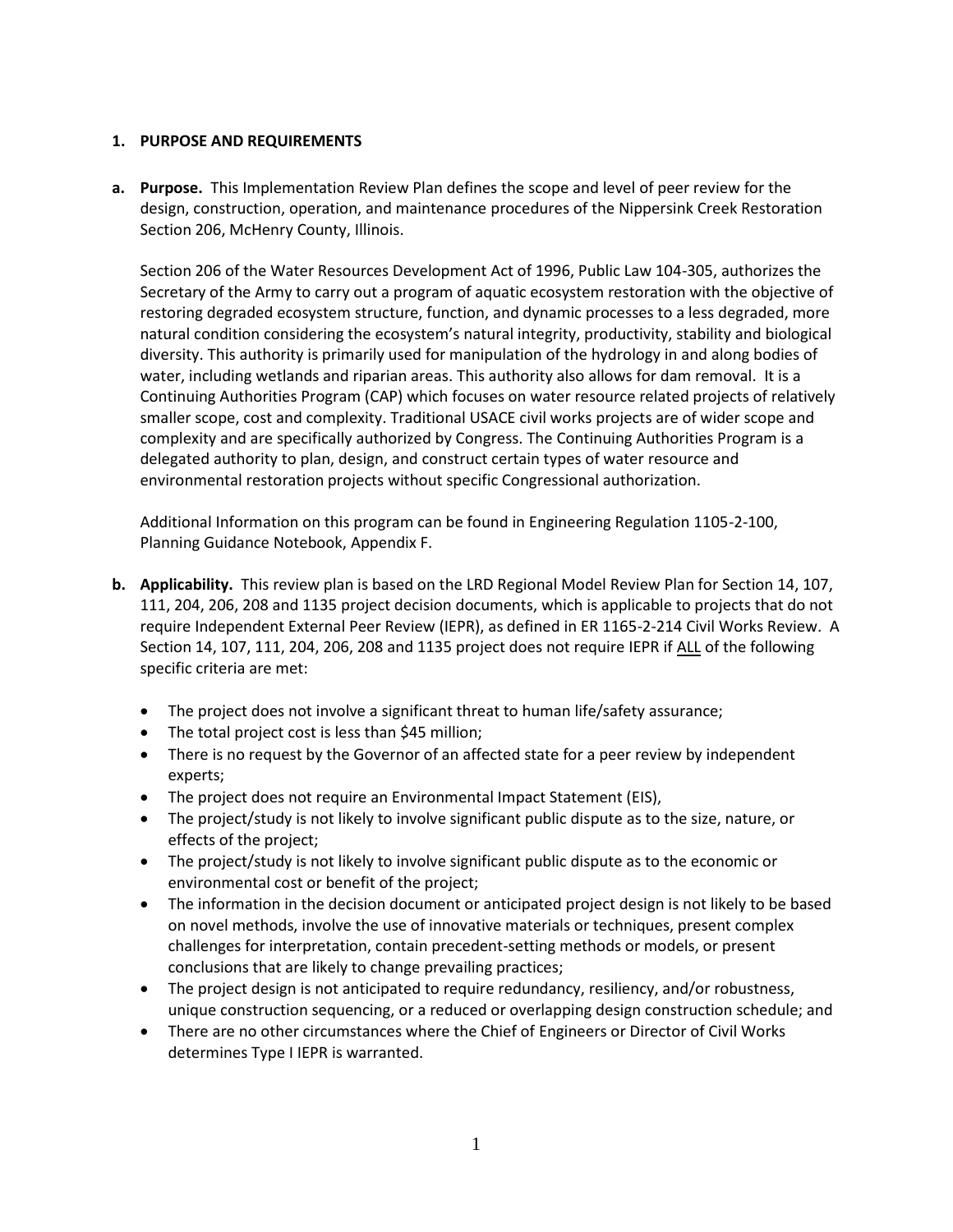If any of the above criteria are not met, the LRD Regional Model Review Plan is not applicable and a implementation specific review plan must be prepared by the home district, coordinated with the appropriate Risk Management Center (RMC) and approved by the home Major Subordinate Command (MSC) in accordance with EC 1165-2-214.

Applicability of the LRD Regional Model Review Plan for a specific project is determined by the home MSC. If the MSC determines that the model plan is applicable for a specific study, the MSC Commander may approve the plan (including exclusion from IEPR) without additional coordination with a PCX or Headquarters, USACE. The initial decision as to the applicability of the model plan should be made no later than the Federal Interest Determination (FID) milestone (as defined in Appendix F of ER 1105-2-100, F-10.e.1) during the feasibility phase of the project.

This LRD Regional Model review plan may be used to cover implementation products. Following the format of the model LRD Regional Model review plan, the project review plan may be modified to incorporate information for the review of the design and implementation phases of the project.

# **c. References**

- (1) EC 1165-2-214, Civil Works Review, 15 December 2012
- (2) EC 1105-2-412, Assuring Quality of Planning Models, 31 Mar 2011
- (3) ER 1105-2-100, Planning Guidance Notebook, Appendix H, Policy Compliance Review and Approval of Decision Documents, Amendment #1, 20 Nov 2007
- (4) ER 1110-1-12, Quality Management, 30 Sep 2006
- (5) Nippersink Creek Restoration Section 206 Project Management Plan, 12 September 2011
- (6) Nippersink Creek Restoration Section 206 Project Quality Control Plan, 20 September 2013
- **d. Requirements.** This Implementation Review Plan was developed in accordance with EC 1165-2-214, which establishes an accountable, comprehensive, life-cycle review strategy for Civil Works products by providing a seamless process for review of all Civil Works projects from initial planning through design, construction, and operation, maintenance, repair, replacement and rehabilitation (OMRR&R). The EC outlines four general levels of review: District Quality Control (DQC), Agency Technical Review (ATR), Independent External Peer Review (IEPR), and Policy and Legal Compliance Review. In addition to these levels of review, decision documents are subject to cost engineering review and certification (per EC 1165-2-214) and planning model certification/approval (per EC 1105-2-412).
	- (1) District Quality Control (DQC). DQC is an internal review process of basic science and engineering work products focused on fulfilling the project quality requirements defined in the Project Management Plan (PMP). Basic quality control tools include a Quality Control Plan (QCP) and Quality Assurance Plan (QAP) providing for seamless review, quality checks and reviews, supervisory reviews, Project Delivery Team (PDT) reviews, etc. It is managed in the home district. Quality checks may be performed by staff responsible for the work, such as supervisors, work leaders, team leaders, designated individuals from the senior staff, or other qualified personnel. However, they should not be performed by the same people who performed the original work, including managing/reviewing the work in the case of contracted efforts. Additionally, the PDT is responsible for a complete reading of any reports and accompanying appendices prepared by or for the PDT to assure the overall coherence and integrity of the report, technical appendices, and the recommendations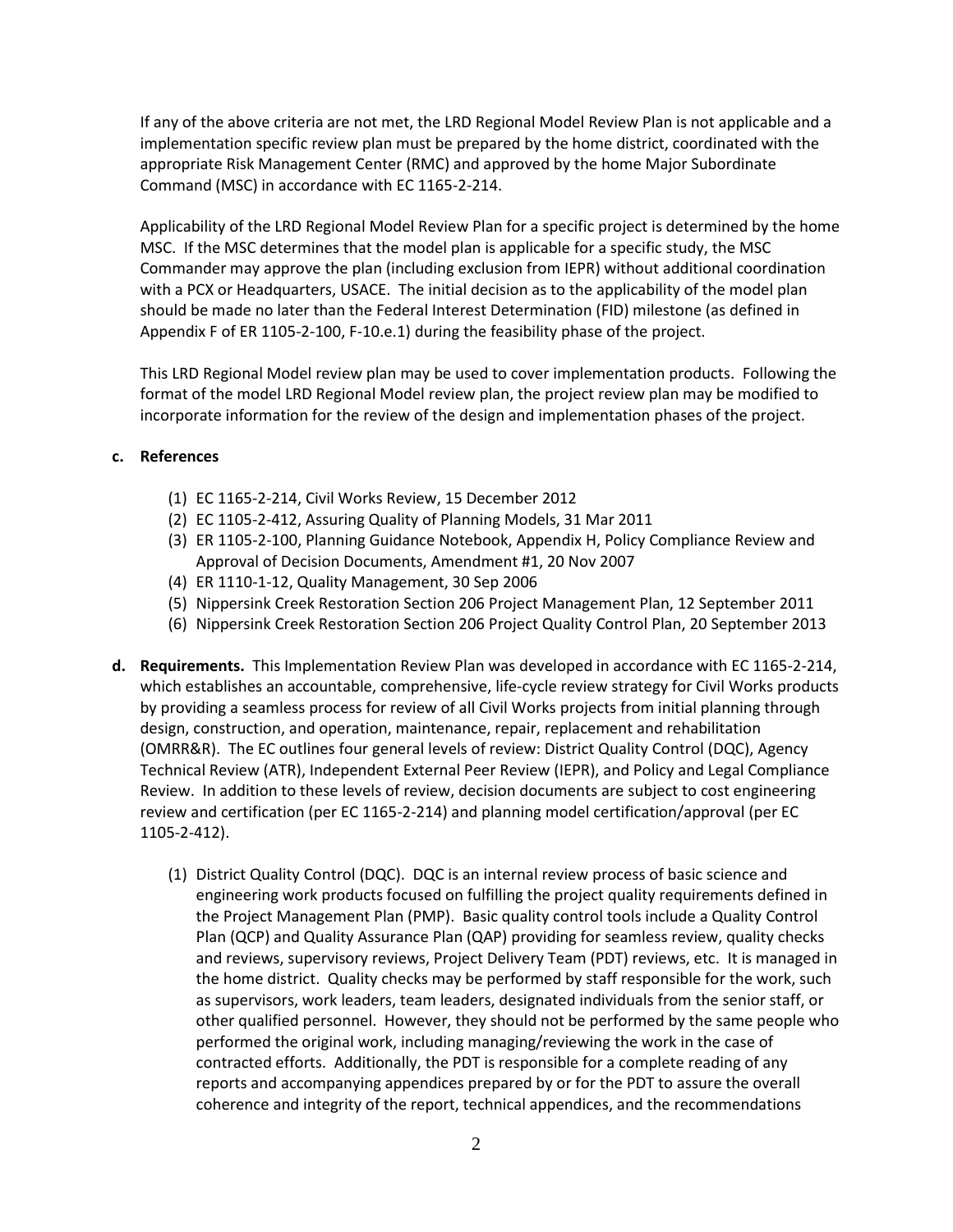before approval by the District Commander. The regional quality management system describes procedures for the DQC.

- (2) Agency Technical Review (ATR). EC 1165-2-214 requires that USACE Risk Management Center (RMC) shall serve as the RMO for Dam Safety Modification projects and Levee Safety Modification projects. For all other projects, the MSC shall serve as the RMO. ATR is an indepth review, managed within USACE, and conducted by a qualified team outside of the home district that is not involved in the day-to-day production of the project/product. The purpose of this review is to ensure the proper application of clearly established criteria, regulations, laws, codes, principles and professional practices. The ATR team reviews the various work products and assures that all the parts fit together in a coherent whole. ATR teams will be comprised of senior USACE personnel, preferably recognized subject matter experts with the appropriate technical expertise, such as regional technical specialists (RTS), and may be supplemented by outside experts as appropriate. To assure independence, the leader of the ATR team shall be from outside the home MSC.
- (3) Independent External Peer Review (IEPR). IEPR is the most independent level of review, and is applied in cases that meet certain criteria where the risk and magnitude of the proposed project are such that a critical examination by a qualified team outside of USACE is warranted. For clarity, IEPR is divided into two types, Type 1 is generally for decision documents and Type II is generally for implementation documents.

A Type II IEPR Safety Assurance Review (SAR) shall be conducted on design and construction activities for hurricane and storm risk management and flood risk management projects, as well as other projects where potential hazards pose a significant threat to human life. This applies to new projects and to the major repair, rehabilitation, replacement, or modification of existing facilities. External panels will review the design and construction activities prior to initiation of physical construction and periodically thereafter until construction activities are completed. The review shall be on a regular schedule sufficient to inform the Chief of Engineers on the adequacy, appropriateness, and acceptability of the design and construction activities for the purpose of assuring that good science, sound engineering, and public health, safety, and welfare are the most important factors that determine a project's fate.

# <span id="page-4-0"></span>**2. REVIEW MANAGEMENT ORGANIZATION (RMO) COORDINATION**

The RMO is responsible for managing the overall peer review effort described in this Implementation Review Plan. The RMO for Agency Technical Review (ATR) for this project is the MSC.

The RMO will coordinate with the Cost Engineering Directory of Expertise (DX) for the decision documents to ensure the appropriate expertise is included on the review teams to assess the adequacy of cost estimates, construction schedules and contingencies.

# <span id="page-4-1"></span>**3. PROJECT INFORMATION**

**a. Decision Document.** The Nippersink Creek Restoration Section 206 Project – McHenry, Illinois Detailed Project Report (DPR) and Environmental Assessment (EA) was prepared in accordance with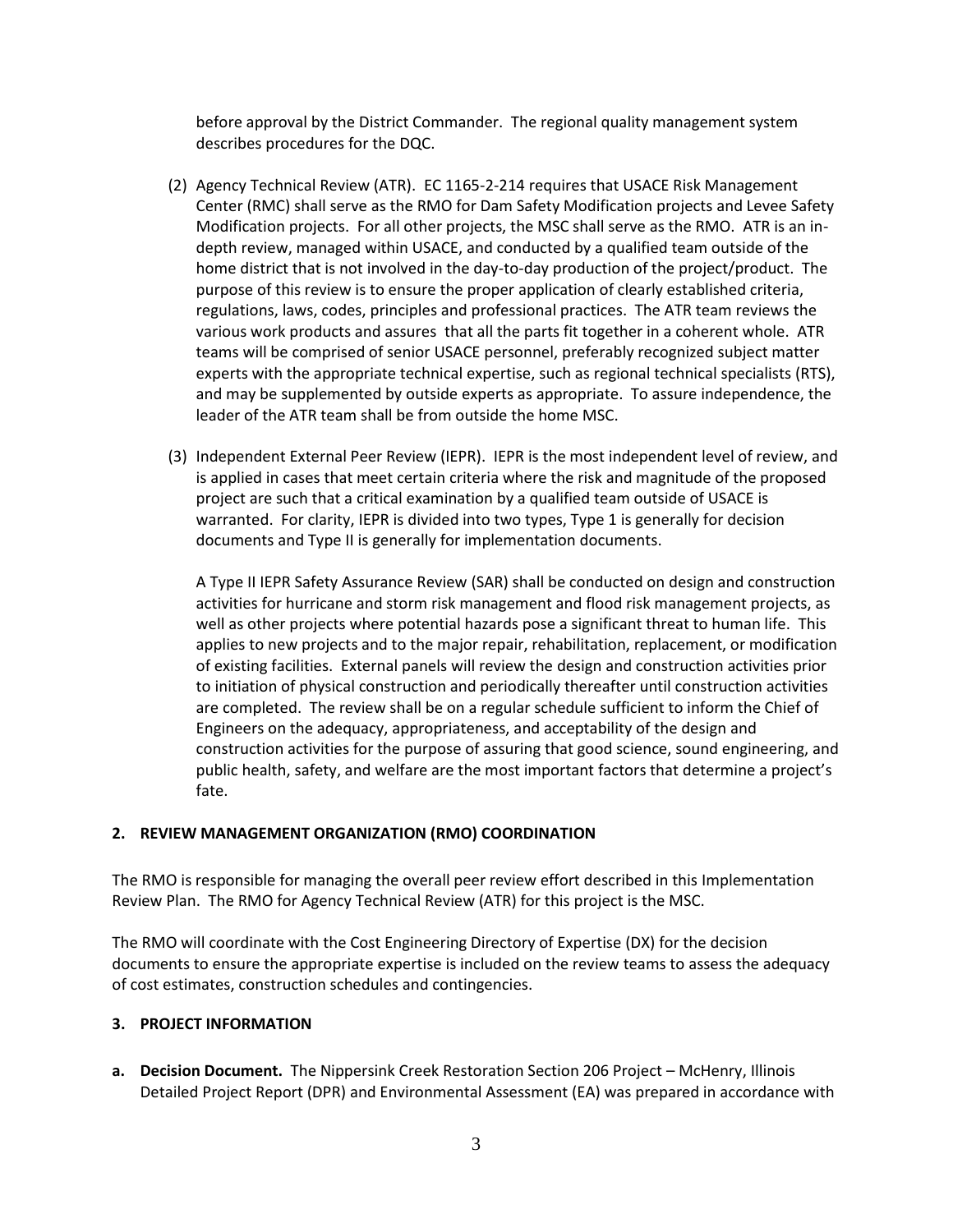ER 1105-2-100, Appendix F. The approval level of the DPR and EA (if policy compliant) is the home MSC. The DPR was approved on 15 March 2011.

# **b. Product Description.**

The product is plans and specifications. The project area lies entirely within the Glacial Park (Sec. 29, 28, 33,34,27; T46N; R8E), which is owned by the McHenry County Conservation District (MCCD is the local sponsor). The goal of this project is to restore the natural features of Nippersink Creek and its adjacent natural area. The objectives of this project include 1) restoring stream hydrology, hydraulics and natural habitat, 2) restoring native emergent wetland communities, 3) restoring native wet/mesic prairie communities.

The project will restore the stream channel of Nippersink Creek and surrounding area to a more natural state. Project activities include constructing cobble riffles, stripping and grading the stream banks, creating approximately 3 acres of swale habitat through excavating material to fill an existing ditch, planting of appropriate native vegetation throughout the site, and eradication of invasive and non-native vegetation via herbicide application and hand removal.

# **c. Factors Affecting the Scope and Level of Review.**

- There are no foreseeable technical, institutional or social challenges.
- There is no reason to believe there will be any significant economic, environmental or social effects to the Nation
- The project/study will not be highly controversial for the reason stated above.
- The project does not involve a significant threat to human life/safety assurance. The main task for the project is to restore ecosystem.
- **d. In-Kind Contributions.** Products and analyses provided by non-Federal sponsors as in-kind services are subject to DQC and ATR, similar to any products developed by USACE. In-kind product expected by the non-Federal sponsor is to provide a temporary construction office for the contractor.

# <span id="page-5-0"></span>**4. DISTRICT QUALITY CONTROL (DQC)**

**a.** All design documents shall undergo DQC. The home district shall manage DQC. Documentation of DQC activities is required and should be in accordance with the regional quality management system. All products shall undergo appropriate Chiefs review. Chiefs review will involve the Chiefs of all sections with a PDT member reviewing the completed document and submitting edits. All design calculations are checked and signed-off by an independent peer reviewer. Edits will be incorporated into the document and rerouted for final approval requiring sign-off from the reviewers and Branch Chief. This review, in conjunction with the PDT review is completed to ensure consistency of the document prior to ATR. Review comments are coordinated by the lead engineer and project manager.

All designs will be checked and initialed by the reviewer. Comments and responses from reviewers and Chiefs for the design products shall be documented and maintained in shared electronic folders. The design product PDT member checklist will be completed and signed by the Chiefs. Upon completion of DQC and BCOES reviews, DQC and BCOES certification shall be completed by the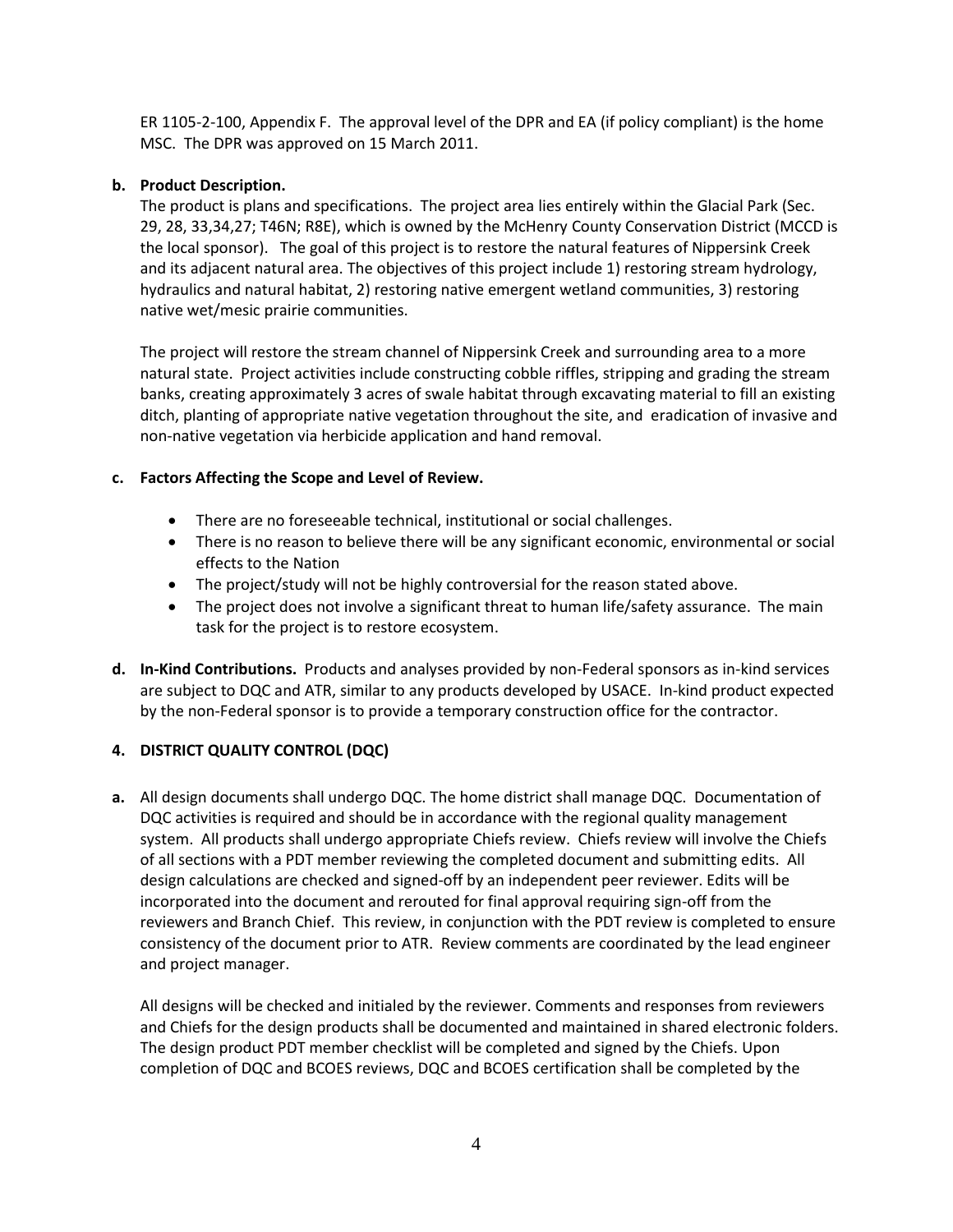District's functional Chiefs. A copy of the DQC and BCOES certification template is provided in Attachment 2.

- **b. Documentation of DQC.** Comments and responses from peer and Chief's reviews for the design products shall be documented and maintained in shared electronic folders. The product PDT member checklist will be completed and signed by the Section Chiefs.
- **c. Products to Undergo DQC.** Monitoring reports and design package developed will undergo District DQC.

# <span id="page-6-0"></span>**5. AGENCY TECHNICAL REVIEW (ATR)**

ATR is mandatory for all design products and will be in accordance with EC 1165-2-214. The objective of ATR is to ensure consistency with established criteria, guidance, procedures, and policy. The ATR will assess whether the analyses presented are technically correct and comply with published USACE guidance, and that the document explains the analyses and results in a reasonably clear manner for the public and decision makers. ATR is managed within USACE by the designated RMO and is conducted by a qualified team from outside the home district that is not involved in the day-to-day production of the project/product. ATR teams will be comprised of senior USACE personnel and may be supplemented by outside experts as appropriate. The ATR team lead will be from outside the home MSC. The ATR is intended to be ongoing throughout product development, using a team concept, not a cumulative process performed at the end.

The project does not include any technical design or structural features. The project is a typical ecosystem restoration with majority of seeding and planting. One component of the project is stream/swale construction about 800 feet in length. DQC, including BCOES reviews, will be conducted during the product development. There will be added benefits to perform ATR on this project by a Civil Engineer to check earthwork design for the stream/swale construction.

**a. Products to Undergo ATR.** ATR will be performed throughout the study in accordance with the regional quality management system. Certification of the ATR will be provided. Products to undergo ATR include Plans and Construction Specifications and Design Documentation Report.

# **b. Required ATR Team Expertise.**

| <b>ATR Team Members/Disciplines</b> | <b>Expertise Required</b>                         |
|-------------------------------------|---------------------------------------------------|
| Civil Engineer                      | Review Earthwork Task and overall planting plans. |
| <b>Hydraulic Engineer</b>           | Review H&H Modeling and overall design.           |

- **c. Documentation of ATR.** DrChecks review software will be used to document all ATR comments, responses and associated resolutions accomplished throughout the review process. Comments should be limited to those that are required to ensure adequacy of the product. The four key parts of a quality review comment will normally include:
	- (1) The review concern identify the product's information deficiency or incorrect application of policy, guidance, or procedures;
	- (2) The basis for the concern cite the appropriate law, policy, guidance, or procedure that has not been properly followed;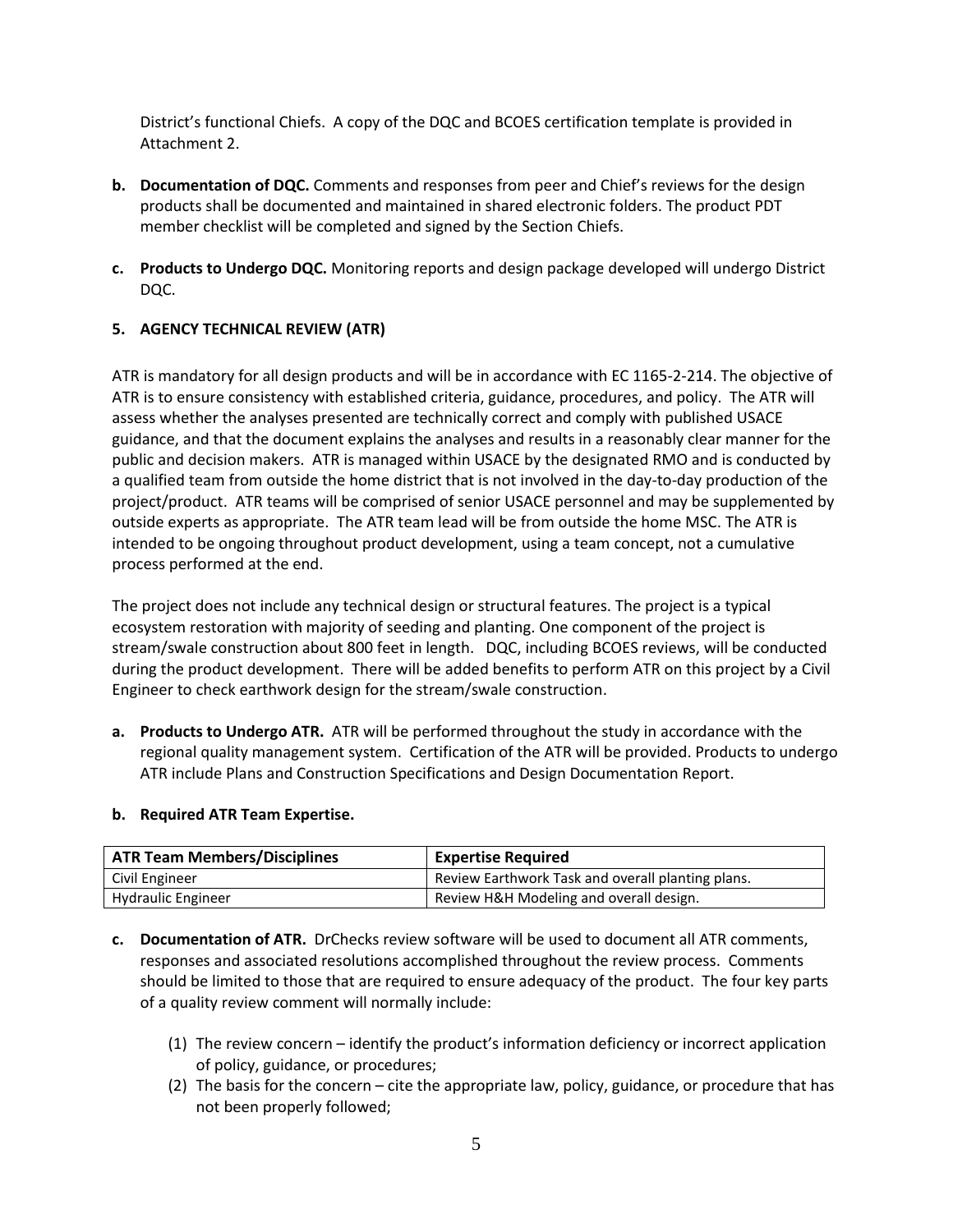- (3) The significance of the concern indicate the importance of the concern with regard to its potential impact on the plan selection, recommended plan components, efficiency (cost), effectiveness (function/outputs), implementation responsibilities, safety, Federal interest, or public acceptability; and
- (4) The probable specific action needed to resolve the concern identify the action(s) that the reporting officers must take to resolve the concern.

In some situations, especially addressing incomplete or unclear information, comments may seek clarification in order to then assess whether further specific concerns may exist.

The ATR documentation in DrChecks will include the text of each ATR concern, the PDT response, a brief summary of the pertinent points in any discussion, including any vertical team coordination (the vertical team includes the district, RMO, MSC, and HQUSACE), and the agreed upon resolution. If an ATR concern cannot be satisfactorily resolved between the ATR team and the PDT, it will be elevated to the vertical team for further resolution in accordance with the policy issue resolution process described in either ER 1110-1-12 or ER 1105-2-100, Appendix H, as appropriate. Unresolved concerns can be closed in DrChecks with a notation that the concern has been elevated to the vertical team for resolution.

At the conclusion of each ATR effort, the ATR team will prepare a Review Report summarizing the review. Review Reports will be considered an integral part of the ATR documentation and shall:

- Identify the document(s) reviewed and the purpose of the review;
- Disclose the names of the reviewers, their organizational affiliations, and include a short paragraph on both the credentials and relevant experiences of each reviewer;
- Include the charge to the reviewers;
- **Describe the nature of their review and their findings and conclusions;**
- **If identify and summarize each unresolved issue (if any); and**
- **Include a verbatim copy of each reviewer's comments (either with or without specific** attributions), or represent the views of the group as a whole, including any disparate and dissenting views.

ATR may be certified when all ATR concerns are either resolved or referred to the vertical team for resolution and the ATR documentation is complete. The ATR Lead will prepare a Statement of Technical Review certifying that the issues raised by the ATR team have been resolved (or elevated to the vertical team). A sample Statement of Technical Review is included in Attachment 2.

# <span id="page-7-0"></span>**6. INDEPENDENT EXTERNAL PEER REVIEW (IEPR)**

IEPR may be required for decision documents under certain circumstances. IEPR is the most independent level of review, and is applied in cases that meet certain criteria where the risk and magnitude of the proposed project are such that a critical examination by a qualified team outside of USACE is warranted. A risk-informed decision, as described in EC 1165-2-214, is made as to whether IEPR is appropriate. IEPR panels will consist of independent, recognized experts from outside of the USACE in the appropriate disciplines, representing a balance of areas of expertise suitable for the review being conducted. There are two types of IEPR: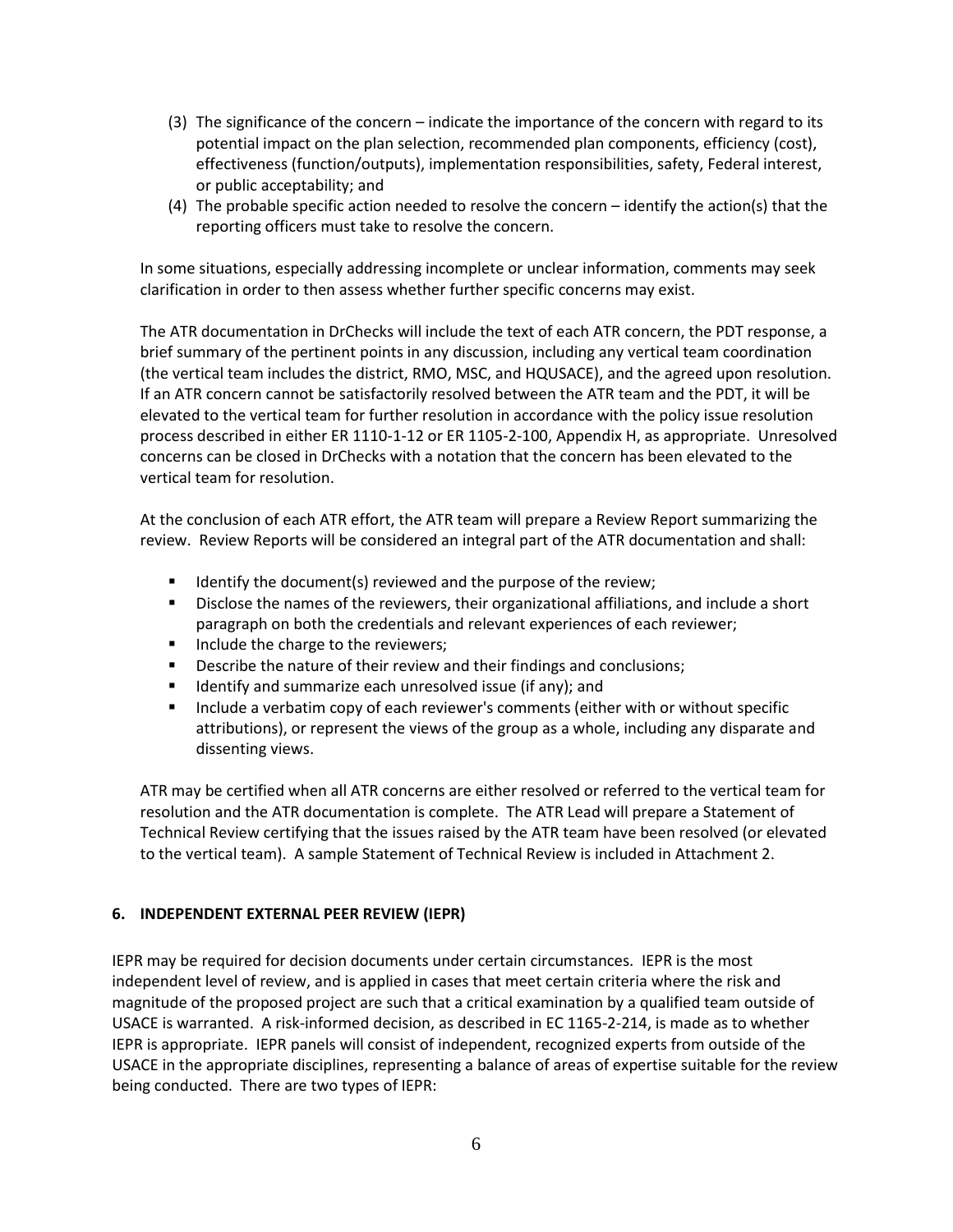$\circ$  Type I IEPR. Type I IEPR reviews are managed outside the USACE and are conducted on project studies. Type I IEPR panels assess the adequacy and acceptability of the economic and environmental assumptions and projections, project evaluation data, economic analysis, environmental analyses, engineering analyses, formulation of alternative plans, methods for integrating risk and uncertainty, models used in the evaluation of environmental impacts of proposed projects, and biological opinions of the project study. Type I IEPR will cover the entire decision document or action and will address all underlying engineering, economics, and environmental work, not just one aspect of the study. For decision documents where a Type II IEPR (Safety Assurance Review) is anticipated during project implementation, safety assurance shall also be addressed during the Type I IEPR per EC 1165-2-214.

For Section 14, 107, 111, 204, 206, 208 and 1135 decision documents prepared under the LRD Regional Model Review Plan, Type I IEPR is not required.

o Type II IEPR. Type II IEPR, or Safety Assurance Review (SAR), are managed outside the USACE and are conducted on design and construction activities for hurricane, storm, and flood risk management projects or other projects where existing and potential hazards pose a significant threat to human life. Type II IEPR panels will conduct reviews of the design and construction activities prior to initiation of physical construction and, until construction activities are completed, periodically thereafter on a regular schedule. The reviews shall consider the adequacy, appropriateness, and acceptability of the design and construction activities in assuring public health safety and welfare.

For Section 14, 107, 111, 204, 206, 208 and 1135 decision documents prepared under the LRD Regional Model Review Plan, Type II IEPR is not required in the design and implementation phase.

- **a. Decision on Type I IEPR.** Based on the information and analysis provided in the preceding paragraphs of this review plan, the project covered under this plan is excluded from IEPR because it does not meet the mandatory IEPR triggers and does not warrant IEPR based on a risk-informed analysis. If any of the criteria outlined in paragraph 1(b) are not met, this LRD Regional Model Review Plan is not applicable and a specific review plan must be prepared by the home district, coordinated with the appropriate PCX and approved by the home MSC in accordance with EC 1165- 2-214.
- **b. Products to Undergo Type I IEPR.** Not Applicable
- **c. Documentation of Type I IEPR.** Not Applicable
- **d. Decision on Type II IEPR.** The project does not involve a significant threat to human life. The main task for the project is to restore ecosystem by planting and seeding. Therefore a Type II IEPR will not be applicable.
- **e. Products to Undergo Type II IEPR.** Not Applicable
- **f. Documentation of Type II IEPR.** Not Applicable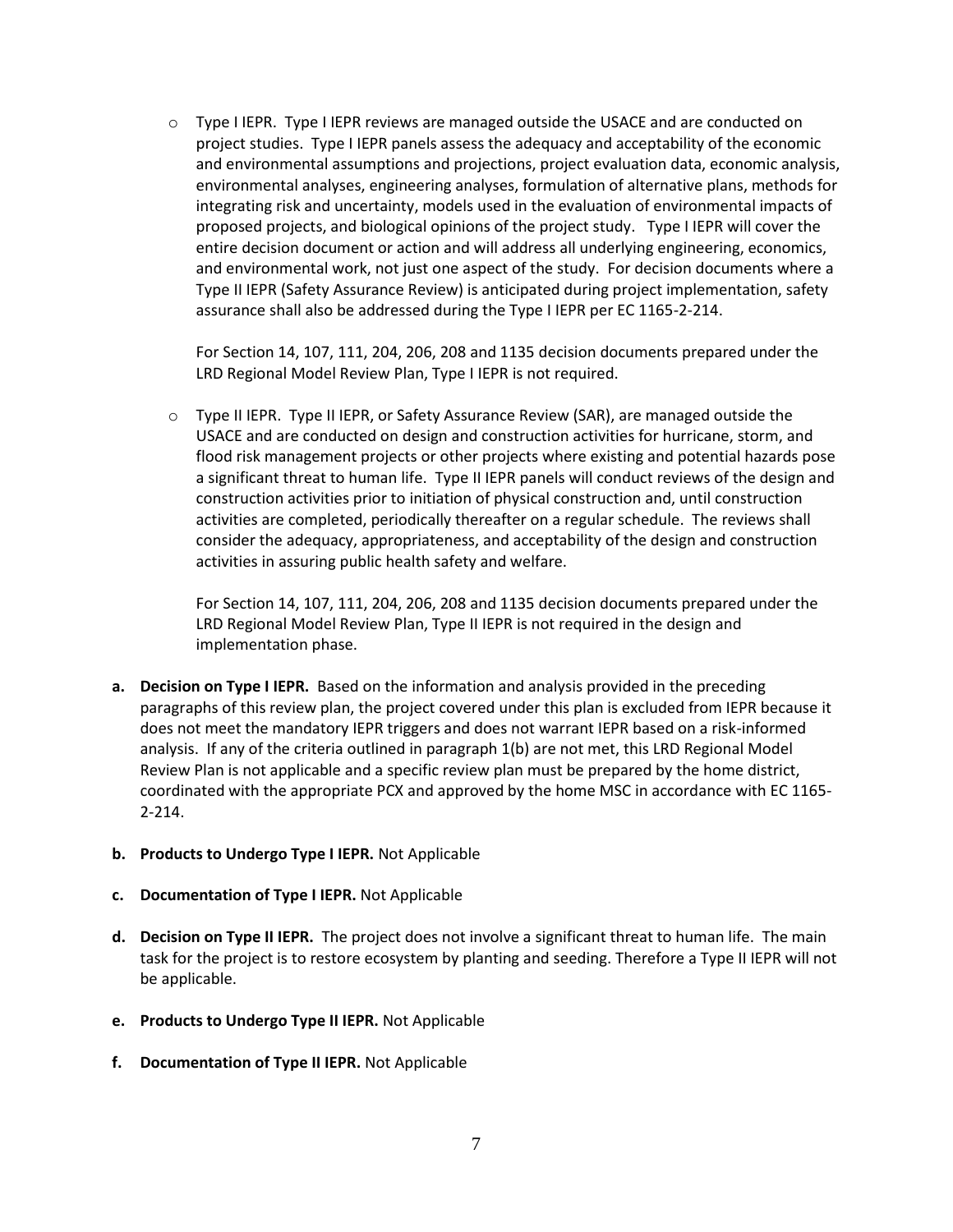# <span id="page-9-0"></span>**7. REVIEW SCHEDULES AND COSTS**

# **a. ATR Schedule and Cost.**

Oct 30, 2013 – 50% Review Jan 2, 2014 – 100% Review ATR Cerification – Jan 21, 2014

Total ATR cost - \$12,000

- **b. Type I IEPR Schedule and Cost.** Not Applicable
- **c. Type II IEPR Schedule and Cost.** Not Applicable

# <span id="page-9-1"></span>**8. PUBLIC PARTICIPATION**

Agencies with regulatory review responsibilities will be contacted for coordination as required by applicable laws and procedures. Project does not require public meetings to be conducted. Close coordination with the McHenry Glacier Park, and local municipalities regarding the project construction schedule is ongoing.

# <span id="page-9-2"></span>**9. REVIEW PLAN APPROVAL AND UPDATES**

The LRD Commander is responsible for approving this Review Plan. The Commander's approval reflects vertical team input (involving district, MSC, RMO, and HQUSACE members) as to the appropriate scope and level of review for the decision document. Like the PMP, the Review Plan is a living document and may change as the study progresses. The home district is responsible for keeping the Review Plan up to date. Significant changes to the Review Plan (such as changes to the scope and/or level of review) should be re-approved by the MSC Commander following the process used for initially approving the plan. The latest version of the Review Plan, along with the Commanders' approval memorandum, should be posted on the Home District's webpage. The latest Review Plan should also be provided to the RMO and home MSC.

# <span id="page-9-3"></span>**10. REVIEW PLAN POINTS OF CONTACT**

Questions and/or comments on this review plan can be directed to the following points of contact:

US Army Corps of Engineers Civil Engineer 231 S. LaSalle St, Suite 1500 Chicago, IL 60604

In addition:

- **EX Chief, Design Branch, Chicago District**
- **Project Manager, Chicago District**
- Senior Regional Engineer, Great lakes and Ohio River Division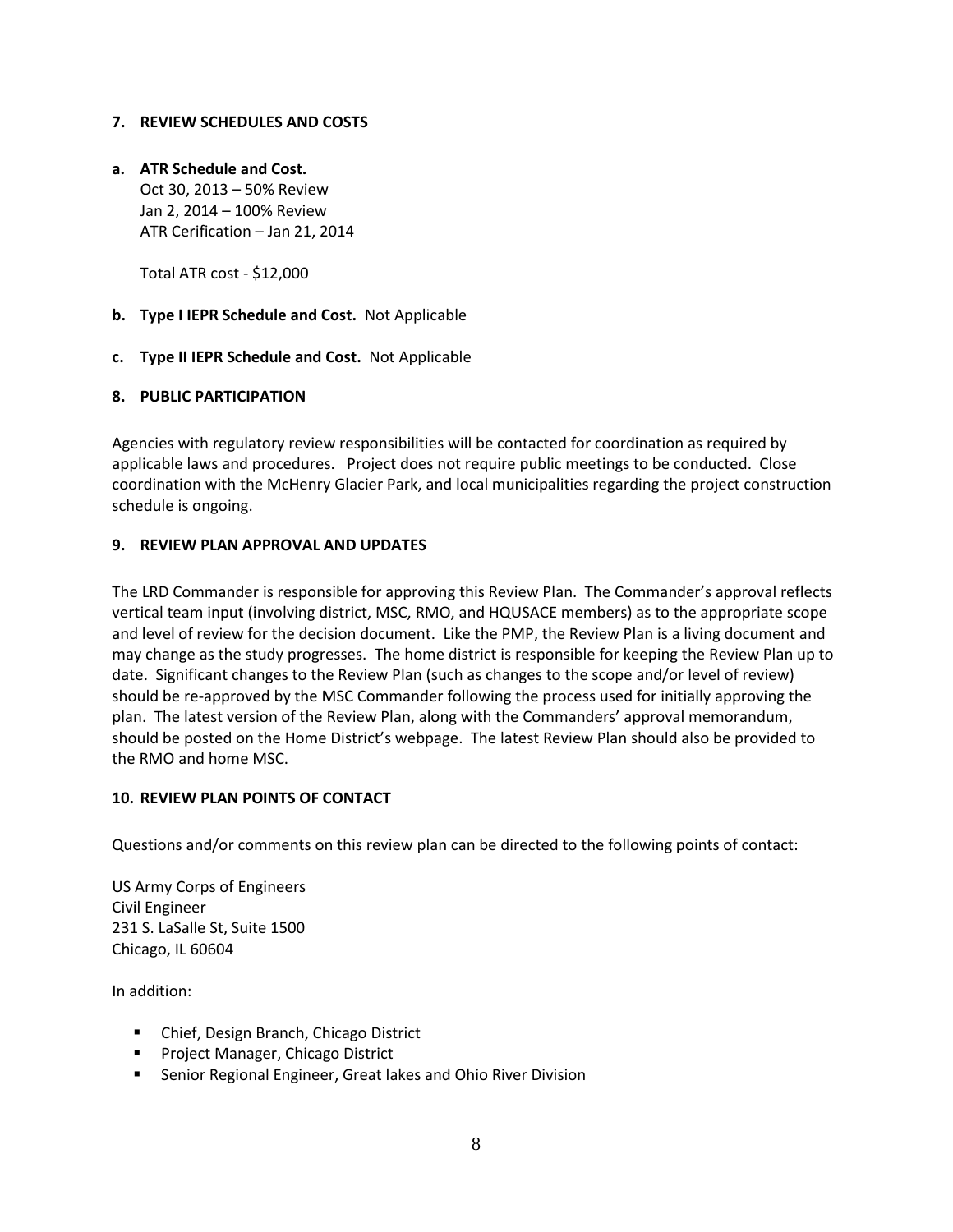# <span id="page-10-0"></span>**ATTACHMENT 1: TEAM ROSTERS**

Project delivery team members include the following:

#### **Discipline**

Project Manager Lead/Restoration Ecologist Restoration Ecologist/Botanist Cultural & Arch. Resources Real Estate AutoCAD Cost Engineer Civil Engineer (Technical Lead) Surveyor Hydraulic Engineer Environmental Engineer

#### **ATR Team Members**

#### **Discipline**

Civil Engineer Hydraulic Engineer

#### **Vertical Team**

The Vertical Team consists of members of the HQUSACE and Great Lakes & Ohio River Division Offices. The Vertical Team plays a key role in facilitating execution of the project in accordance with the PMP. The Vertical Team is responsible for providing the PDT with Issue Resolution support and guidance as required. The Vertical Team will remain engaged seamlessly throughout the project via monthly telecoms as required and will attend In Progress Reviews and other key decision briefings as required. The District Liaison is the District PM's primary Point of Contact on the Vertical Team.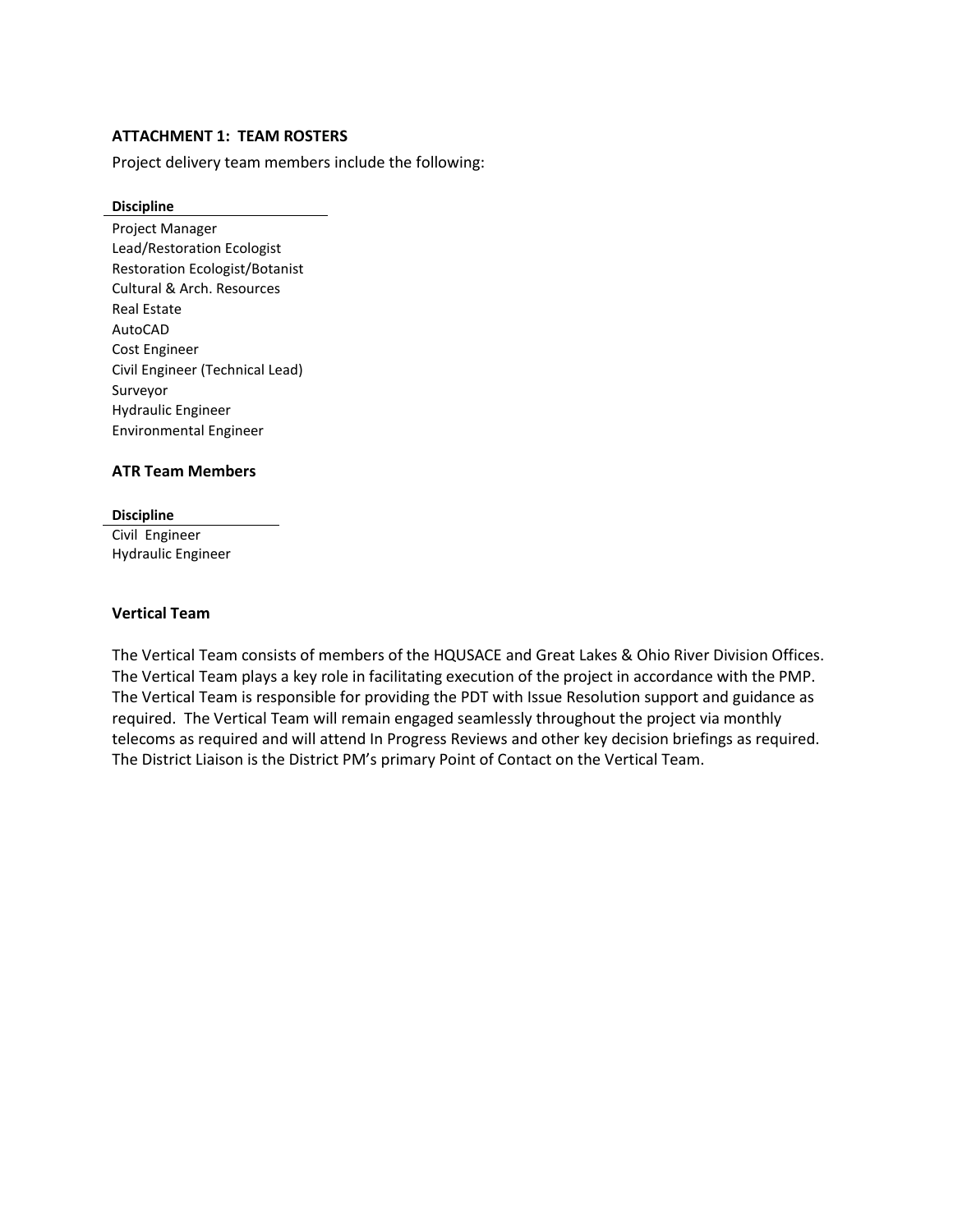#### <span id="page-11-0"></span>**Attachment 2: Statement of Technical Review**

# **ATR CERTIFICATION for Chicago District**

#### **COMPLETION OF AGENCY TECHNICAL REVIEW**

The Agency Technical Review (ATR) has been completed for the  $\leq$ type of product> for  $\leq$ project name and *location*>. The ATR was conducted as defined in the project's Review Plan to comply with the requirements of EC 1165-2-214. During the ATR, compliance with established policy principles and procedures, utilizing justified and valid assumptions, was verified. This included review of: assumptions, methods, procedures, and material used in analyses, alternatives evaluated, the appropriateness of data used and level obtained, and reasonableness of the results, including whether the product meets the customer's needs consistent with law and existing US Army Corps of Engineers policy. The ATR also assessed the District Quality Control (DQC) documentation and made the determination that the DQC activities employed appear to be appropriate and effective. All comments resulting from the ATR have been resolved and the comments have been closed in DrChecks<sup>sm</sup>.

*Name* Date ATR Team Leader *Office Symbol/Company*

*Name* Date Project Lead/Quality Manager *Office Symbol*

*Name* Date \*Review Management Office Representative *Office Symbol*

#### **CERTIFICATION OF AGENCY TECHNICAL REVIEW AND DESIGN COMPLETE**

Significant concerns and the explanation of the resolution are as follows:

*(Describe the major technical concerns, possible impact, and resolution)*

As noted above, all concerns resulting from the agency technical review of the  $\leq$ *project name and location* $>$  have been fully resolved.

Chief, Design Branch Chicago District

Date

*\*RMO signature required for IEPR review*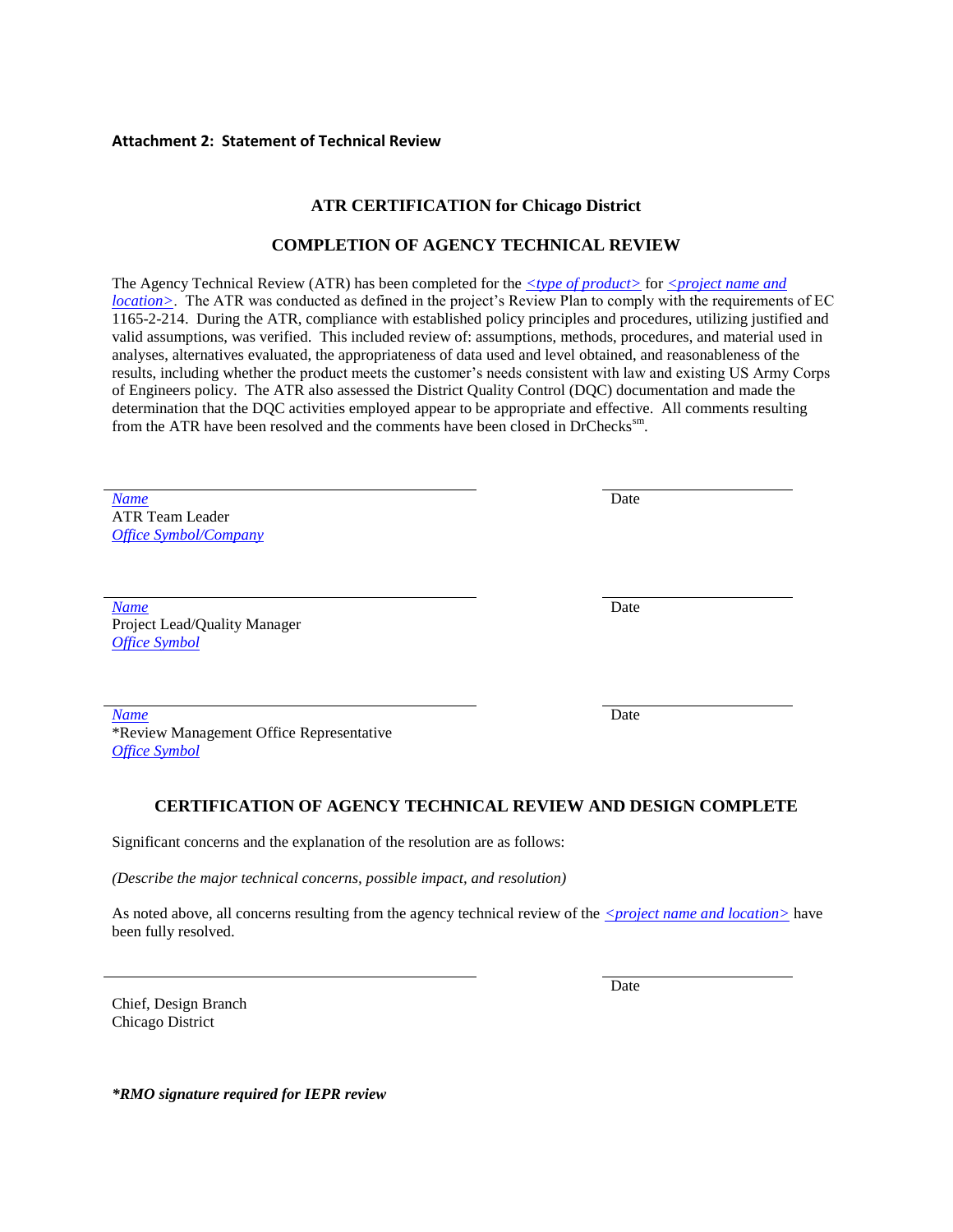#### **ATTACHMENT 3: DQC AND BCOES CERTIFICATION**

#### **BCOES CERTIFICATION for Chicago District NIPPERSINK CREEK RESTORATION SECTION 206 PROJECT PLANS AND SPECIFICATIONS**

#### **(Page 1 of 2)**

#### **I. CHIEFS' DQC AUTHENTICATION**

We, as the functional chiefs with responsibility for respective portions of the subject document, authenticate by our signature below that: (1) quality control procedures have been followed, (2) the ATR and BCOES is complete, and (3) there are no outstanding issues. Further, we concur in the recommendation that the subject set of Plans and Specifications (P&S) are ready to be advertised.

Chief, Civil Design, Cost Engineering, and Specification

Chief, Geotechnical and Survey Section

Chief, Technical Section

Chief, Environmental and Hydraulics Section

#### **II. STATEMENT OF ESTIMATED CONSTRUCTION COSTS AND DURATION**

The estimated construction cost for the subject contract (including contingencies) is \$\_\_\_\_\_\_\_\_\_\_\_\_\_

The estimated construction duration for the subject contract is \_\_\_\_\_\_\_\_\_\_\_\_\_\_\_\_\_\_\_\_\_days

Chief, Civil Design, Cost Engineering, and Specification

Date

Date

Date

Date

Date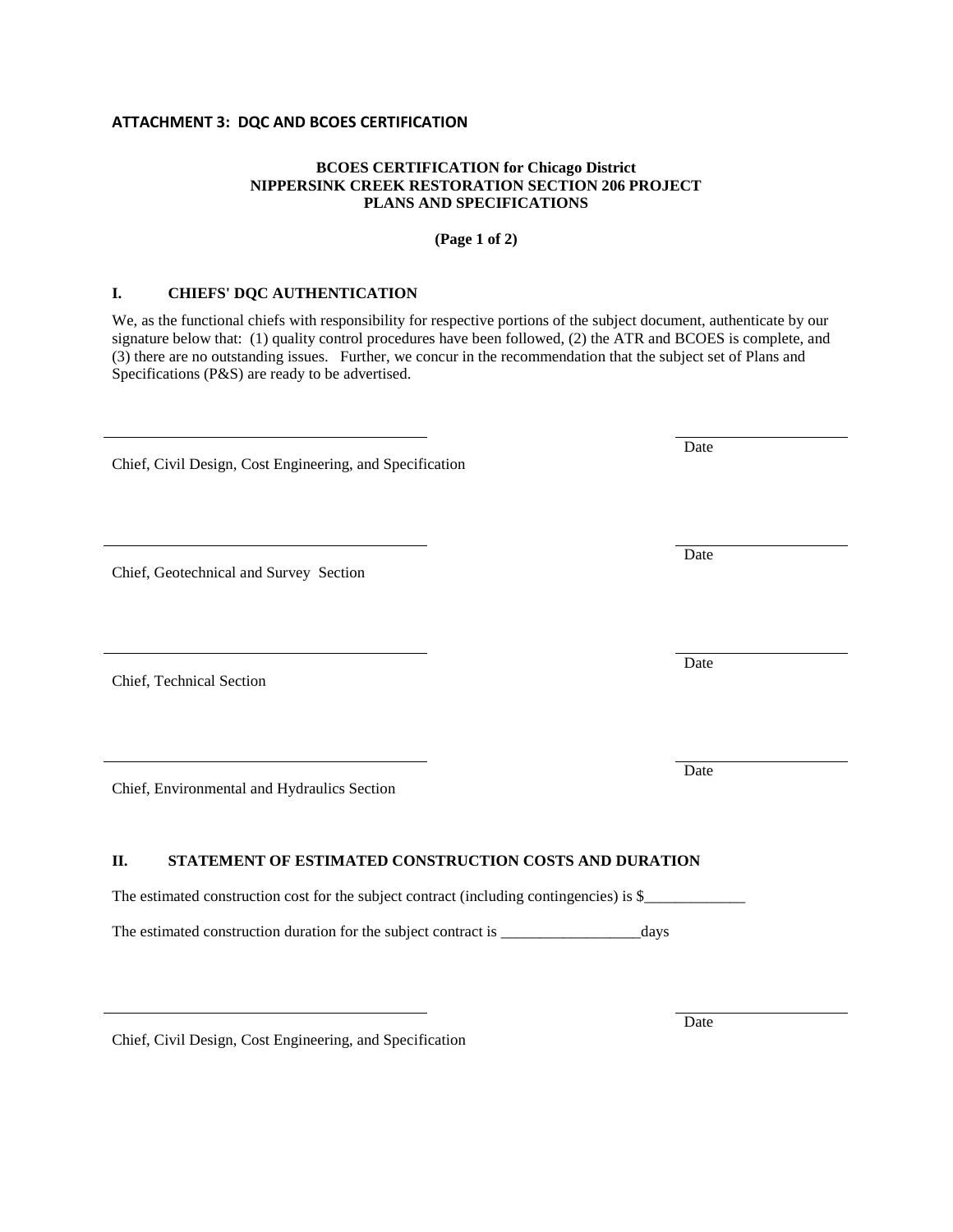#### **BCOES CERTIFICATION for Chicago District NIPPERSINK CREEK RESTORATION SECTION 206 PROJECT PLANS AND SPECIFICATIONS**

**(Page 2 of 2)**

#### **III. BCOES CERTIFICATION**

I, (*the PM*), certify that the Value Engineering process as required by ER 11-1-321, Army Programs Value Engineering has been completed for this procurement action. I certify compliance with Public Law 99-662 (33 USC 2288) and OMB Circular A-131. A VE study was (completed/waived) on (*date*) by the appropriate authority. All VE proposals indicating potential savings of over \$1,000,000 have been resolved with approval of the MSC Commander.

*[NAME] [NAME]* Project Manager **Date** Date **Date** Value Engineering Office Date

The Bid or RFP Package has been reviewed for Biddability, Constructability, Operability, Environmental, and Sustainability (BCOES) requirements in accord with ER 415-1-11. The undersigned certify that all appropriate BCOES review comments have either been incorporated into the Bid or RFP Package or otherwise satisfactorily resolved. Comments, evaluations, and back checks are documented in DrChecks.

District Safety Officer

Chief, Design Branch

Chief, Construction-Operations Branch

# **IV. TECHNICAL SERVICES CERTIFICATION**

I certify that the Agency Technical Review and the BCOES Compliance Review for the subject set of P&S are complete and that there are no outstanding issues. I concur that the subject set of P&S is ready to be advertised.

Chief, Technical Services Division

Date

Date

Date

Date